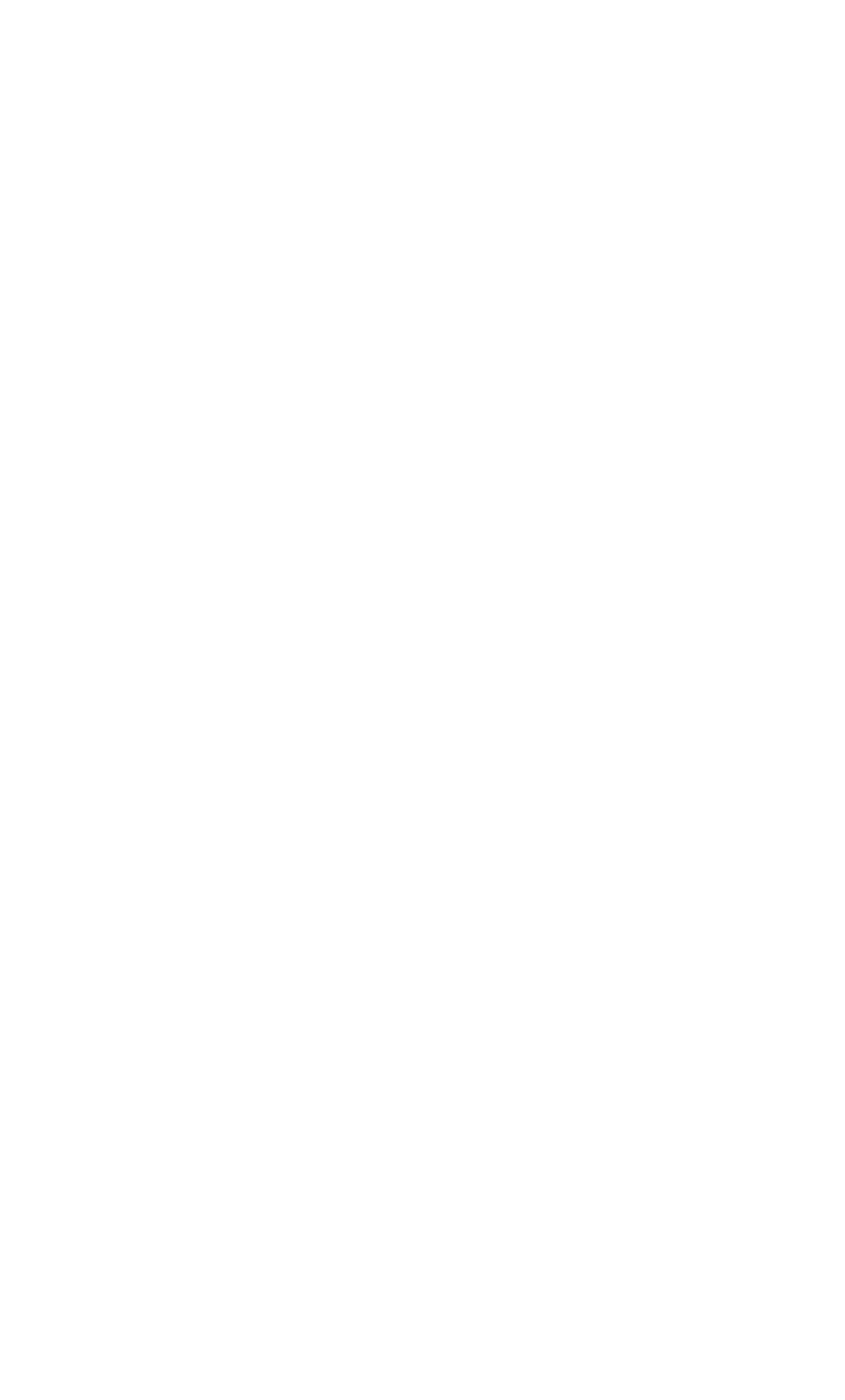### UNITED STATES

### COAST AND GEODETIC SURVEY

## T. C. MENDENHALL

SUPERINTENDENT

## **GEODESY**

# ON THE VARIATIONS OF LATITUDE

## AND ON DETERMINATIONS OF GRAVITY

## AND THE MAGNETIC ELEMENTS

## AT STATIONS IN THE

## HAWAIIAN ISLANDS

A preliminary Report by E. D. PRESTON, Assistant

APPENDIX No. 13-REPORT FOR 1891



## WASHINGTON GOVERNMENT PRINTING OFFICE 1893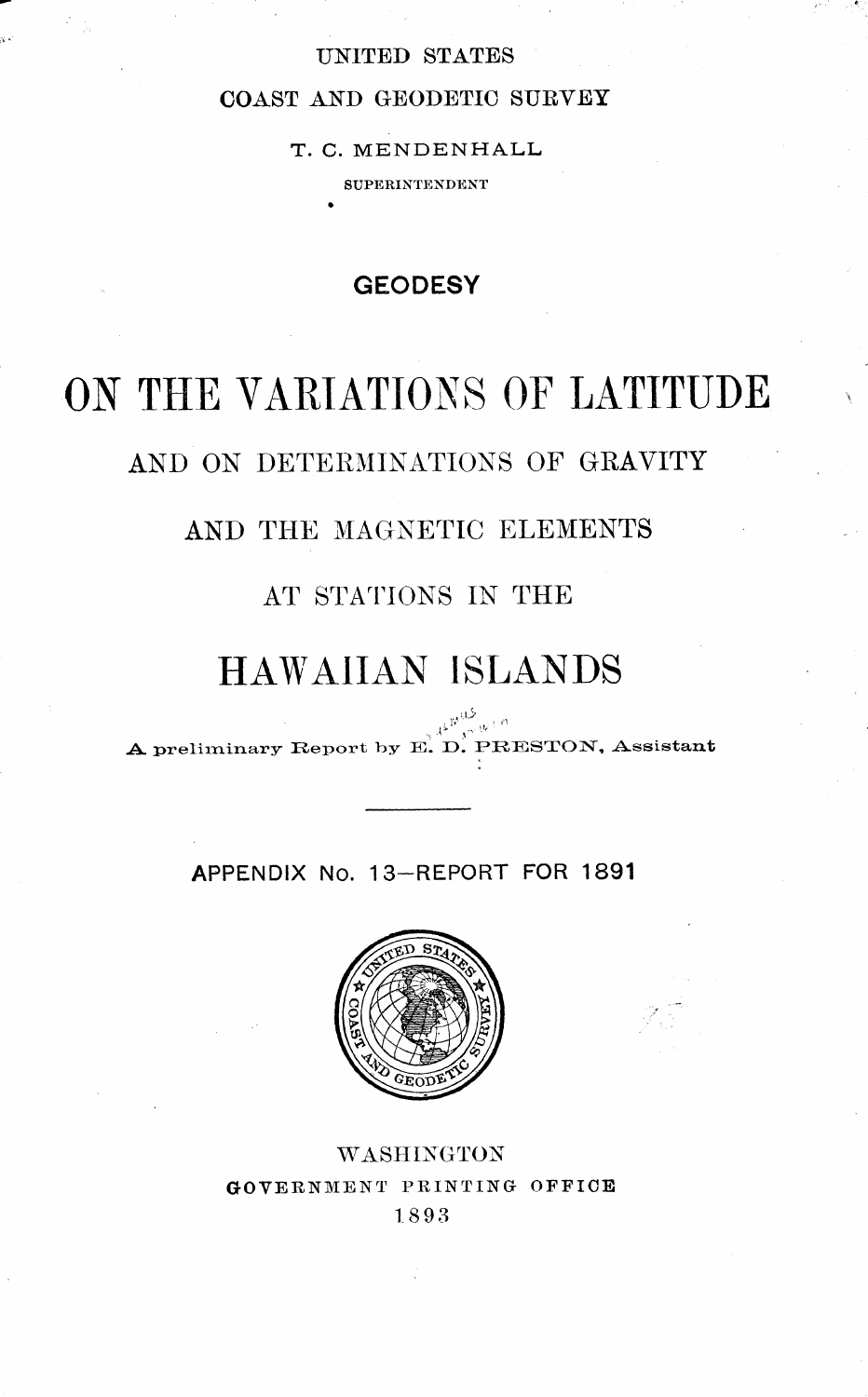Eagin, Library  $9B$ <br> $9B$ <br> $162$ <br> $162$ <br> $13$ <br> $795$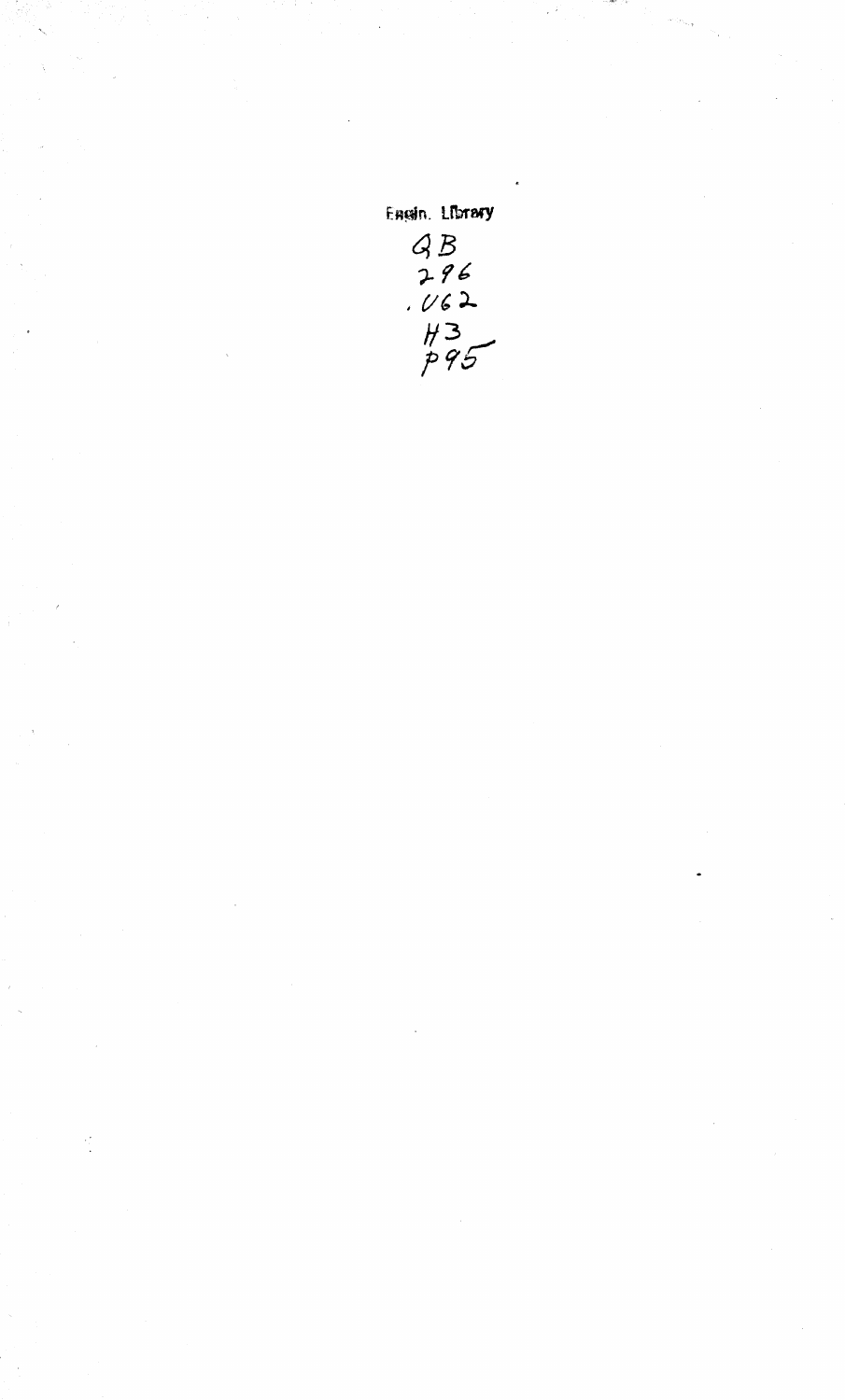### APPENDIX No.13.—1891.

#### ON OBSERVATIONS FOR THE VARIATIONS OF LATITUDE MADE NEAR HONOLULU, OAHU, HAWAIIAN ISLANDS, IN COOPERATION WITH THE WORK OF THE INTERNATIONAL GEODETIC ASSOCIATION, AND ON DE-TERMINATIONS OF GRAVITY AND THE MAGNETIC ELEMENTS.

A preliminary report by E. D. PRESTON, Assistant.

Submitted for publication January 17, 1893.

This preliminary report will include notices of

I. The international latitude observations from June 6, 1891, to June 25, 1892.

- II. The measurements of the force of gravity on Oahu and Hawaii from June 9, 1891, to July 25, 1892.
- III. The determination of the magnetic elements made at intervals from August 11, 1891, to September 9, 1892.
- IV. Meteorological observations, including barometric determination of heights of Manna Kea, from July 1, 1892, to July 27, 1892.

L-—Observations fob the variations of latitude.

The following are the circumstances that led to this work : Some latitude observations made in Germany, at Berlin and Potsdam, and at Prague in Bohemia, showed a progressive yearly change in the results. As the motion was in the same direction for all three places, it became desirable to make a further study of the movement by observing at sta tions differing greatly in longitude; for if there had been a real motion of the pole, the effect on terrestrial latitudes would be in opposite directions on different sides of the earth. In order, therefore, to bring out the law of change most advantageously the International Geodetic Association took the matter up and proposed to send an observer to the Hawaiian Islands to make latitude determinations simultaneously with those executed in Europe. The difference of longitude of Berlin and Honolulu is  $11<sup>h</sup> 25<sup>m</sup>$ . The United States Government was asked to cooperate in order that the result of work, whatever it might be, should be checked independently by another observer and another instrument. This led to my assignment by the Superintendent of the Coast and Geodetic Survey, with instructions for some additional gravity, latitude, and magnetic observations during my stay in the islands.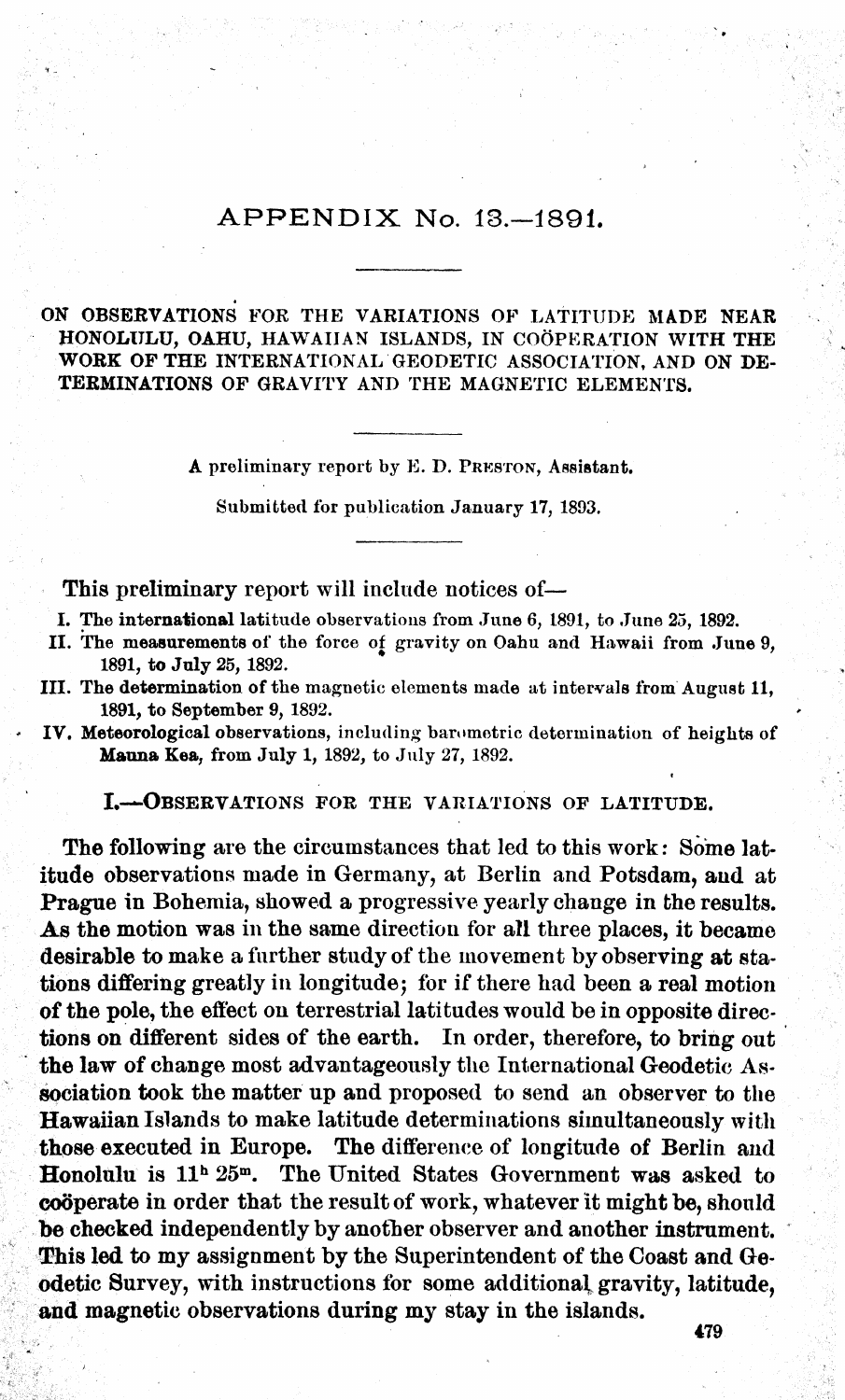I left Washington on April 18, 1891, in company with Dr. Marcuse, the European representative of the International Geodetic Association, arriving at Honolulu on the 8th of May, in the afternoon. Having been directed by the Superintendent to observe the Transit of Mercury, which took place on the 9th, provided we should arrive in time, the in struments were passed through the custom-house on the day of landing; the same evening the station was selected at Waikiki, 3 miles southeast of Honolulu, and the transit was successfully observed the follow ing day.\* Our next occupation was to choose <sup>a</sup> permanent site for the astronomical work. After several disappointments, the observatories were finally located on the property of Mr. J. F. Brown, of the Government Survey, who generously gave the use of the ground during the year.

Waikiki was preferred in order to avoid the clouds of Honolulu, as my experience there in 1883 and <sup>1887</sup> showed that place to be very unfavorable for continuous star observations. There were numerous unavoidable delays in getting material and workmen, and, as the pro gramme was to begin work as soon after May <sup>15</sup> as possible, it was decided to concentrate all the force on one building and let one observer begin immediately. As <sup>E</sup> had several more instruments to set up than my colleague, it was deemed advisable 4br him to begin first; so that my observatory was not finished until five days after his. He began observations on June 1; my first ones were made on June 6. From this date on, the plan of work adopted was continuously carried out. Latitude observations were made in connection with Dr. Marcuse. Time was determined for the gravity work in the intervals between pairs of stars, and the pendulum was swung during theentire evening, coneidenees being noted at the beginning and end of the night's work, and whenever opportunity offered during the latitude and time observations. This gives a determination of gravity corresponding to each latitude determination, and will help to decide the question whether the change of latitude comes from a real motion of the pole or from transfers of large bodies of matter under the surface of the earth.

From June 6, 1891, to June 25, 1802, there were made 2 434 determinations of latitude; observations being made on <sup>220</sup> nights, as follows:

|            | Nights.      | Latitudes. |           | Nights. | Latitudes. |
|------------|--------------|------------|-----------|---------|------------|
| 1891       |              |            | 1892      |         |            |
| June,      | 20           | 212        | lanuary,  | ιS      | 195        |
| July,      | 14           | 156        | February, | 19      | 267        |
| August,    | 20           | 254        | March,    | ı8      | 215        |
| September, | $\mathbf{I}$ | 155        | April,    | 16      | 122        |
| October,   | НΙ           | 124        | May,      | 23      | 210        |
| November,  | 15           | $169 -$    | lune,     | 16      | 127        |
| December,  | 19           | 210        |           | 220     | 2434       |

\* See a report of these observations in Appendix No. 12, 1891.

 $\blacksquare$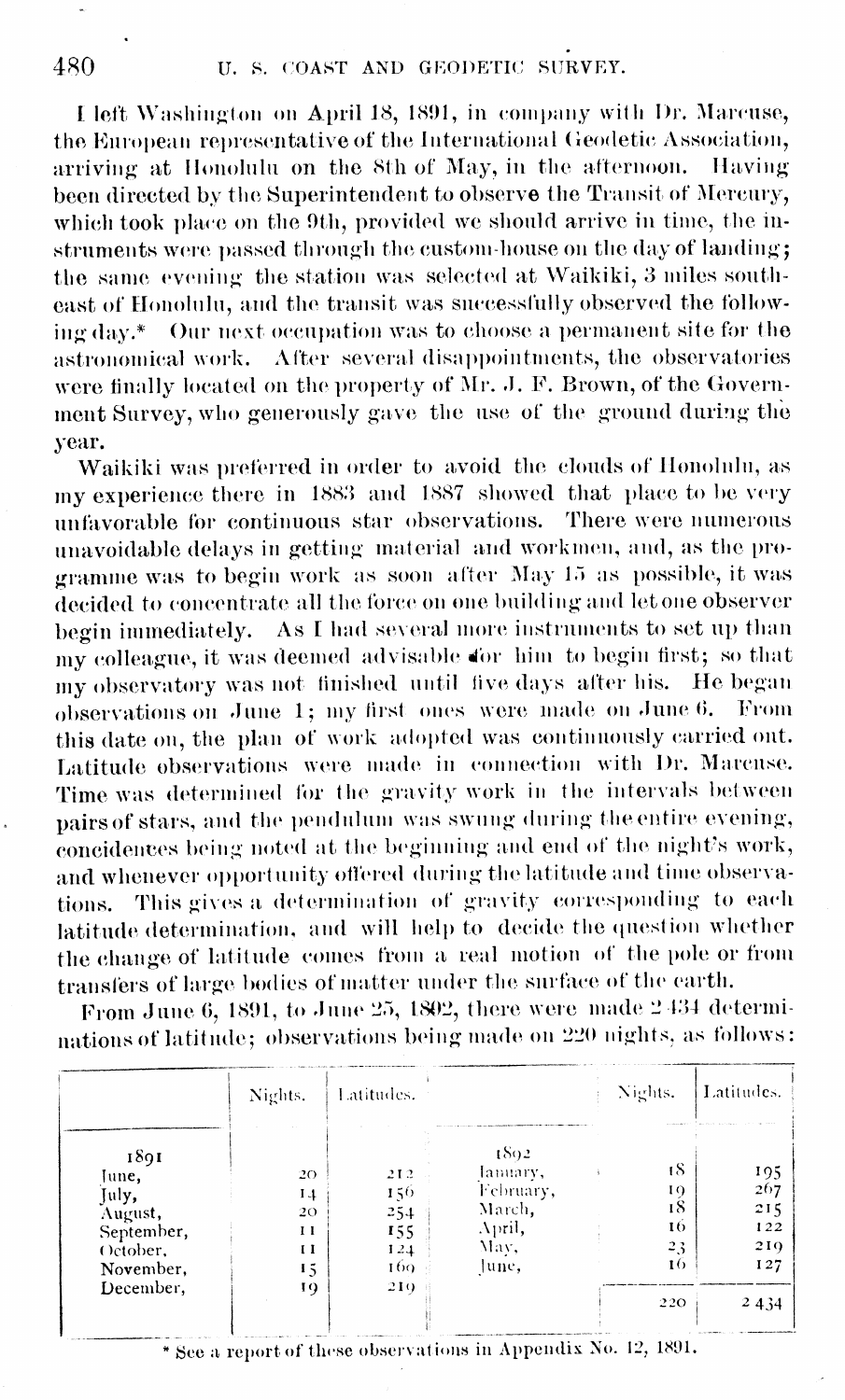### II. Gravity determinations.

Before leaving for Honolulu I suggested to the Superintendent the feasibility of making continuous observations for the force of gravity. This was possible without increasing the expense of the work, and such observations were made at Waikiki every night that latitudes were observed. We thus have a series of nearly 200 nights of gravity<br>determinations extending throughout the year. Time stars were determinations extending throughout the year. observed before the first coincidence and after the last one, and as many observations as possible were made on the pendulum at intervals between the latitude pairs, so that in all there are not far from <sup>1</sup> 000 measures of the force of gravity.

On June 15 the pendulum apparatus was taken down at Waikiki and mounted at Honolulu. As <sup>I</sup> desired to continue the latitude work at the former place as long as possible, the zenith telescope was left standing and the latitudes were continued on every clear night while preparing the stations in Honolulu. After the pendulum observations were in operation the Waikiki work was still carried on whenever possible to observe stars. The pendulum was observed during the day at Honolulu and stars obtained during the early evening. Then the trip was made to Waikiki (3 miles), and latitude continued until the end of the list.

On June <sup>28</sup> we left for Hawaii, the party consisting of Prof. W. I). Alexander, the Surveyor-general, Mr. W. E. Wall, Mr. W. W. Chamberlain, Mr. Louis Koch, and myself. At Waimea the party was joined by Mr. J. M. Muir, a volunteer observer, who rendered valuable service on the mountain both in triangulation and magnetic work.

The object of this trip was the determination of the force of gravity at the base and summit of Mauna Kea, the highest peak on the islands. The elevation is nearly 14 000 feet. Other observations were also made consisting of latitude, magnetic, meteorological, etc.

Landing at Kawaihae on the evening of June 29, this station was occupied before July 7. Observations were made for latitude, time, gravity, and magnetism.

From this point we passed to the plains of Waimea at an elevation of 2 600 feet. At this place animals were engaged for the ascent and packers hired. While making the necessary arrangements, two stations were occupied for magnetic observations. One of these had been occupied in 1872 by the Government Survey officers and the other was a new station at the end of their base line. This work was done at the request of the Surveyor-general.

On July 12 the party left for Kalaieha. The ascent is very gradual. The trail winds around the mountain, and after a journey of 35 miles we found ourselves at an elevation of 6 700 feet above the sea. From this point to the summit the path is rough and steep. Only 12 miles more travel were necessary to overcome the same vertical distance

H. Ex. 43, pt. 2—31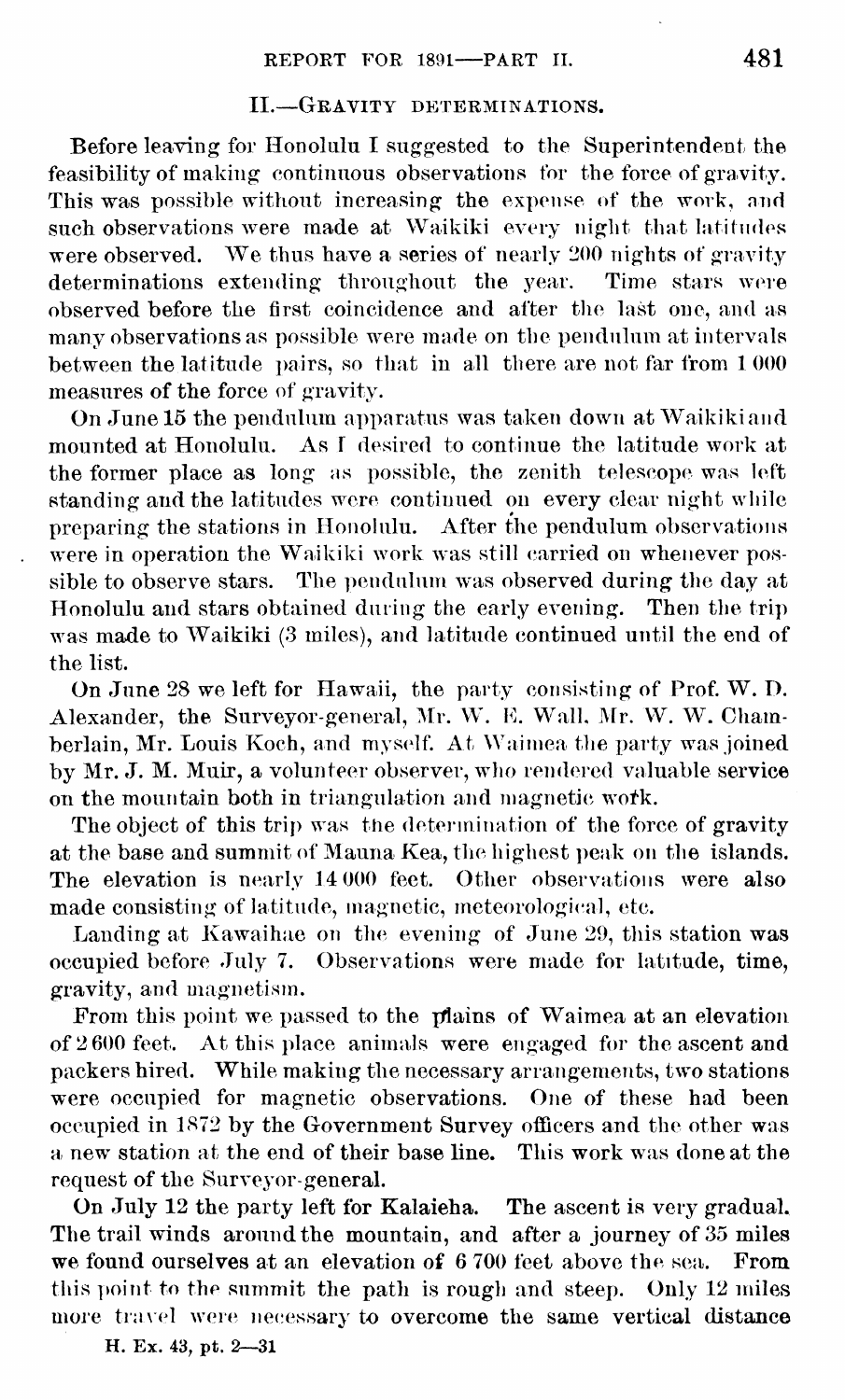that we had risen in traveling the <sup>50</sup> previous miles. A full series of observations was made atKalaieha, but as this point lies just at the beginning of the cloud region the greatest difficulty was experienced in getting stars.

Only five pairs could be secured for latitude and the time determinations for gravity are rather weak. Much of the work was done during rain. The object glass was uncovered long enough to make the observation while the star was passing, and immediately after a pair was observed or after a half set for time the telescope was carried into the tent to be wiped and dried. Owing to the great difficulty of transporting baggage, no separate observatory tent was taken and the telescope was mounted in the open air.

At this point the party was reinforced by Mr. E. D. Baldwin, of the Government Survey, who had come up on the windward side, bringing some pack mules and a guide from Hilo.

We began the ascent from Kalaieha on July 19, with a pack train of twenty-two animals and eleven men. One of the donkeys that carried the magnetic instruments and some Lrewood became unruly and ran away. As we were enveloped in fog, he found no difficulty in escaping, and was only recaptured at  $3:30$  p.m., after eight hours' hunting by eight of the party. This necessarily deferred the trip one day, and another start was made at 7:40 the following morning.

We arrived at Waiau, over <sup>13</sup> <sup>000</sup> feet elevation, late in the after noon. About half the party made the ascent by <sup>3</sup> p. m., but as many of the animals were suffering from the rarity of the air and from the travel over the rough lava, it was impossible to urge them much, and many did not arrive until late; in fact, some did not get up at all, and from sheer exhaustion refused to go beyond about <sup>12</sup> 000 feet. They were unloaded, and their loads taken by stronger mules that had already been to the top and unloaded.

A stay of five days and six nights was made at Waiau. The ranges of temperature were from  $13^{\circ}$  F, at night to  $108^{\circ}$  at noonday, the thermometer being in the same position for both readings.

The pack animals arrived from below at 11 a. m. of July 20. Everything was in readiness, and after two and one-half hours spent in packing the mules we started down. On the way we passed by Lilinoe, where in past times the natives had established a burial ground at an elevation of about <sup>12</sup> 500 feet, and farther on we came to Keana kakoi (the ax-makers' cave), where before the introduction of iron <sup>a</sup> quarry had been opened for the production of battle axes. The eleva tion of this point is over 12000 feet.

We arrived at Kalaieha the same evening. Two days were passed here, repacking the instruments and putting the records in order. All the luggage was sent down the lee side of the island to Kawaihae, a distance of 50 miles, to be shipped to Honolulu. As it was desired to make magnetic observations at Hilo, Mr. Baldwin, Mr. Wall, and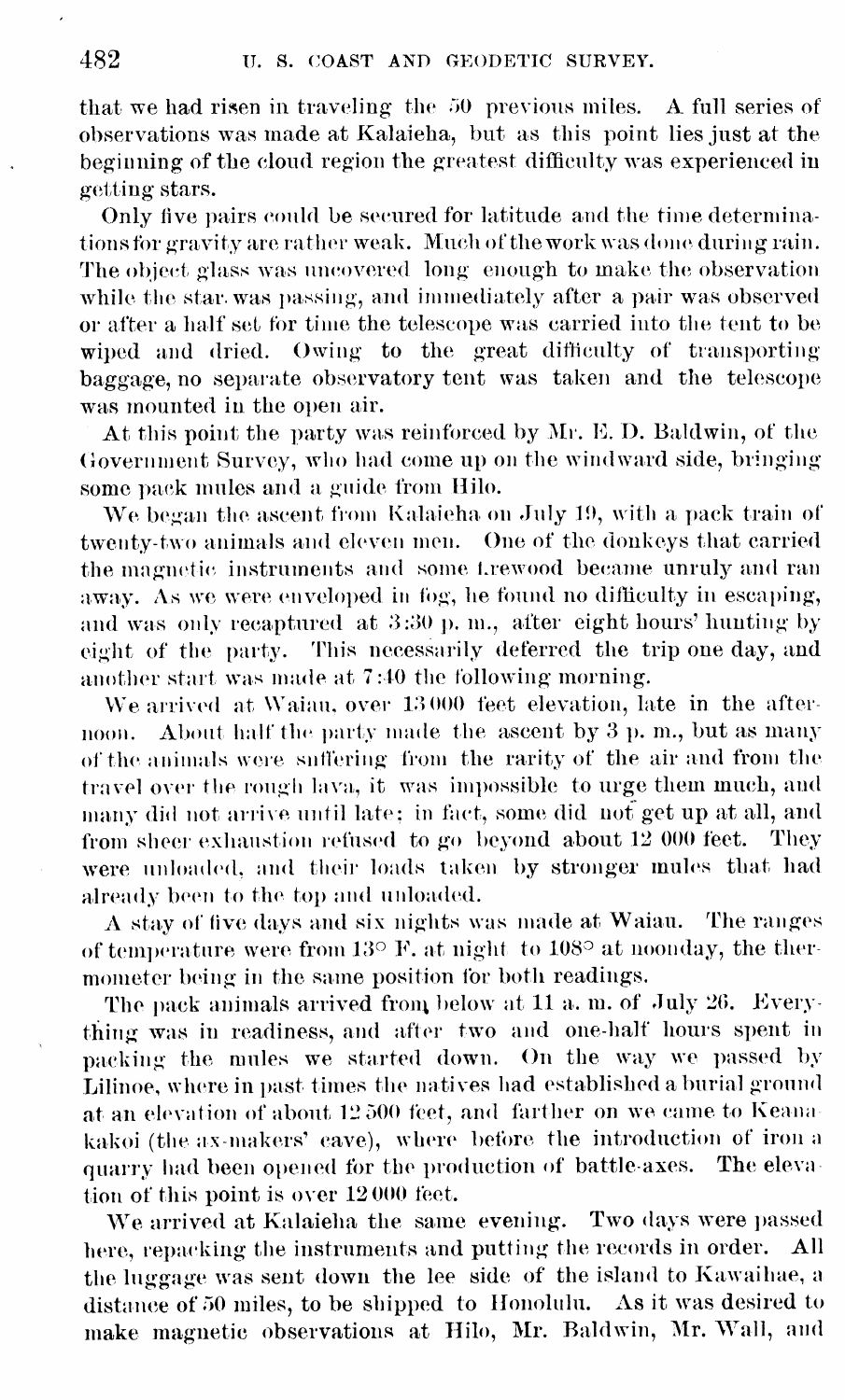myself left 'the party here. This could be done without increasing the time spent on the island, as we were able to take the same steamer that  $\qquad \qquad \blacksquare$ was to pass round the island and load the instruments at Kawaihae.

### III.--MAGNETIC OBSERVATIONS.

The first of these were made on August 11, 1891, when engaged in the latitude observations at Waikiki. The date of occupation of this station was chosen so that all the work could go on together. At the time mentioned our astronomical observations extended from 7 p.m. to <sup>11</sup> p. m.. With these hours for night work it was possible to make magnetic observations for all three elements during the day and allow no break to occur in the regular series for time, latitude, and gravity in the evening.

The second station was made at Kahuku, on the extreme north point of Oahu. This made it necessary for me tobe absent from Waikiki from November 24 to November 29. Leaving Waikiki at  $6$  a. m. of the 24th, the distance to Waialua was made by  $3$  p. m., where lunch was taken. In the evening the remainder of the trip was made, and we arrived at Kahuku at  $8$  p. m., having ridden horseback more than  $40$ miles over a difficult road. On the following morning, November 25, observations were begun. They were completed on the 27th, and we were back in Honolulu on the evening of the 28th. Prof. Alexander accompanied me and kindly recorded these observations.

Honolulu was occupied on June 2, 3, and 4, 1892, at the same time that the Waikiki work was in progress. The subsequent magnetic stations, up to the time of the conclusion of the Mauna Kea work, were occupied in connection with gravity and latitude observations, and have already been described.

We arrived at Hilo on the evening of July 28, having passed thirteen consecutive hours in the saddle. The trail from Kalaieha is 35 miles long, and much more than half of it is over bare lava of the "aa" and "pahoehoe" types. No traveler attempts this trip without earrying horseshoeing implements, for the lava is of such a nature that the hoof of an unshod horse would be cut through in a few minutes, and nothing could induce the animal in that case to continue the journey. We saw the carcasses of a dozen horses that had been mercifully killed or unmercifully left to die of starvation.

Cocoanut Island was occupied at Hilo from July 30 to August 3, and we arrived in Honolulu on August 6. At the request of Prof. Alexander, the Surveyor-general of the Kingdom, I left on the next steamer for Kealakeakua Bay to re occupy the magnetic station of Capt. Cook at Napoopoo. His observations were made more than one hundred years ago, and were finished just before the outbreak which cost the great discoverer his life. On the way back to Honolulu <sup>J</sup> stopped three days at Lahaina, and made magnetic observations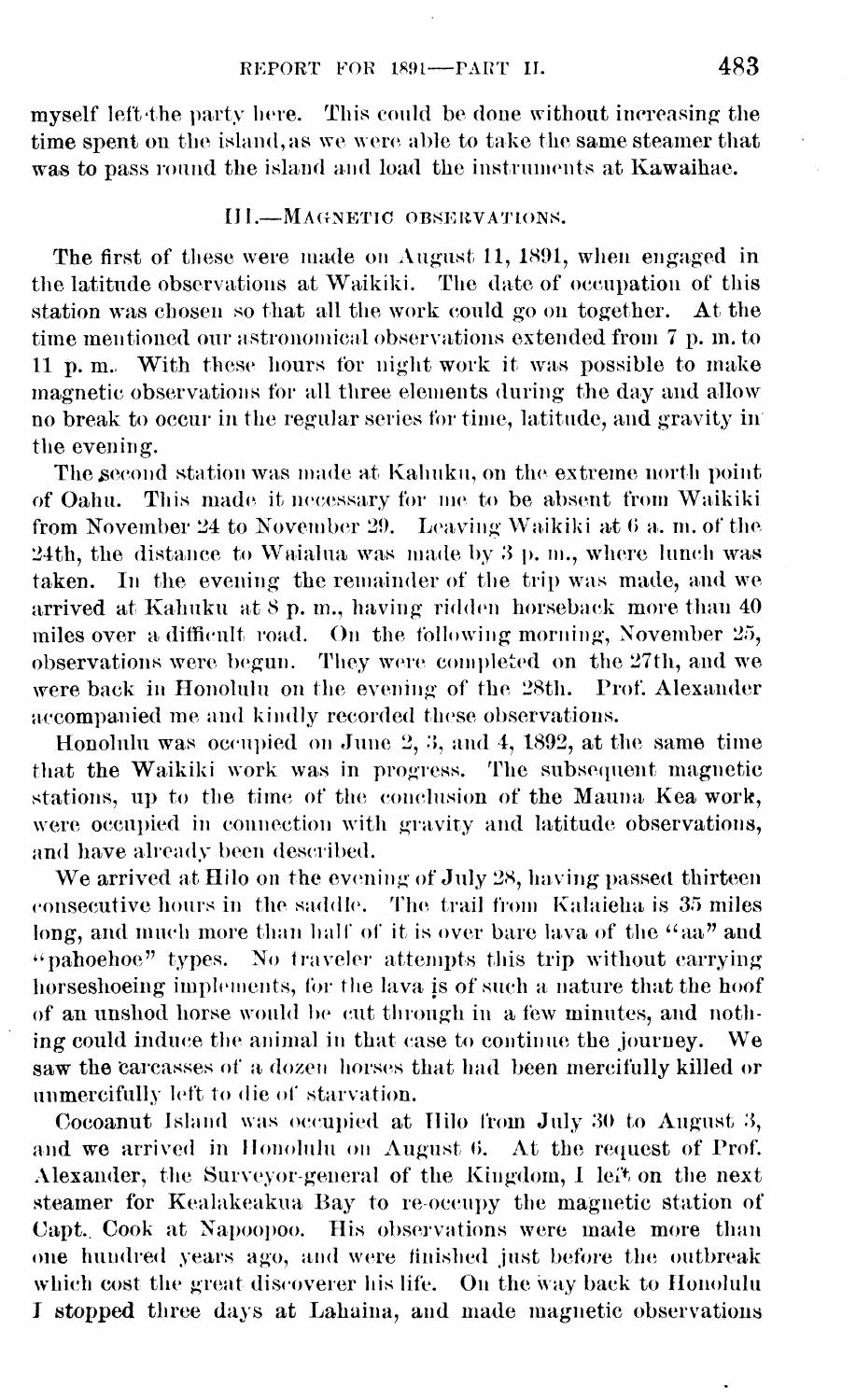where De Freycinet had an observatory in 1819. Honolulu was again reached on August  $27$ . Two more stations remained to be occupied, and on August <sup>30</sup> we left for Kauai. The work being done at Waimea I went on board the Mikahala. Learning that before returning to Honolulu she would go to Mihau <sup>I</sup> determined to make the trip and get one station on that seldom visited island. This neither increased the expense nor delayed my return, as otherwise it would have been necessary to wait at Waimea until the vessel came back.

### IV. Meteorological observations.

When it was decided to occupy the summit of the highest mountain in Hawaii, the occasion was taken to verify its height, as determined previously by Prof. Alexander. To this end barometers were read at the four mountain stations, Kawaihae, Waimea, Kalaieha, and Waiau. Simultaneously with this, barometric observations were made in Honolulu, and at Hilo and Waimea, on Hawaii. The wet and dry bulb thermometers were also read for the relative humidity, and the direction and force of the wind, the percentage of clouds, etc., were noted. On the summit the mercurial barometer stood at approximately 18-3 inches at a temperature of about 54° F.

On September 14 <sup>1</sup> took passage in the steamship Australia for San Francisco. Arriving on the 21st, I found orders from the Superin-<br>tondent to measure the force of gravity at the Lick Observatory. This tendent to measure the force of gravity at the Lick Observatory. was done between September 28 and October 2, the time between September 22 and 27 being employed in getting the instruments through the custom-house and in repairing the pendulum apparatus, which was considerably out of order from the experiences on the top of Maun<sup>a</sup> Kea. On October <sup>4</sup> <sup>1</sup> started for Washington and arrived on the 16th.

In closing, <sup>I</sup> desire to express my obligations to the Surveyor-general, Prof. W. I). Alexander. Throughout my entire stay <sup>I</sup> was the constant recipient of professional favors. The observatories at Waikiki, the meridian mark on Makiki, and the transportation of the heavy outfit to the gravity station above the clouds, all bear testimony to his generous aid. It is due to the Hawaiian Government Survey to state that the greater part of the Mauua Kea expenses were borne by that Bureau.